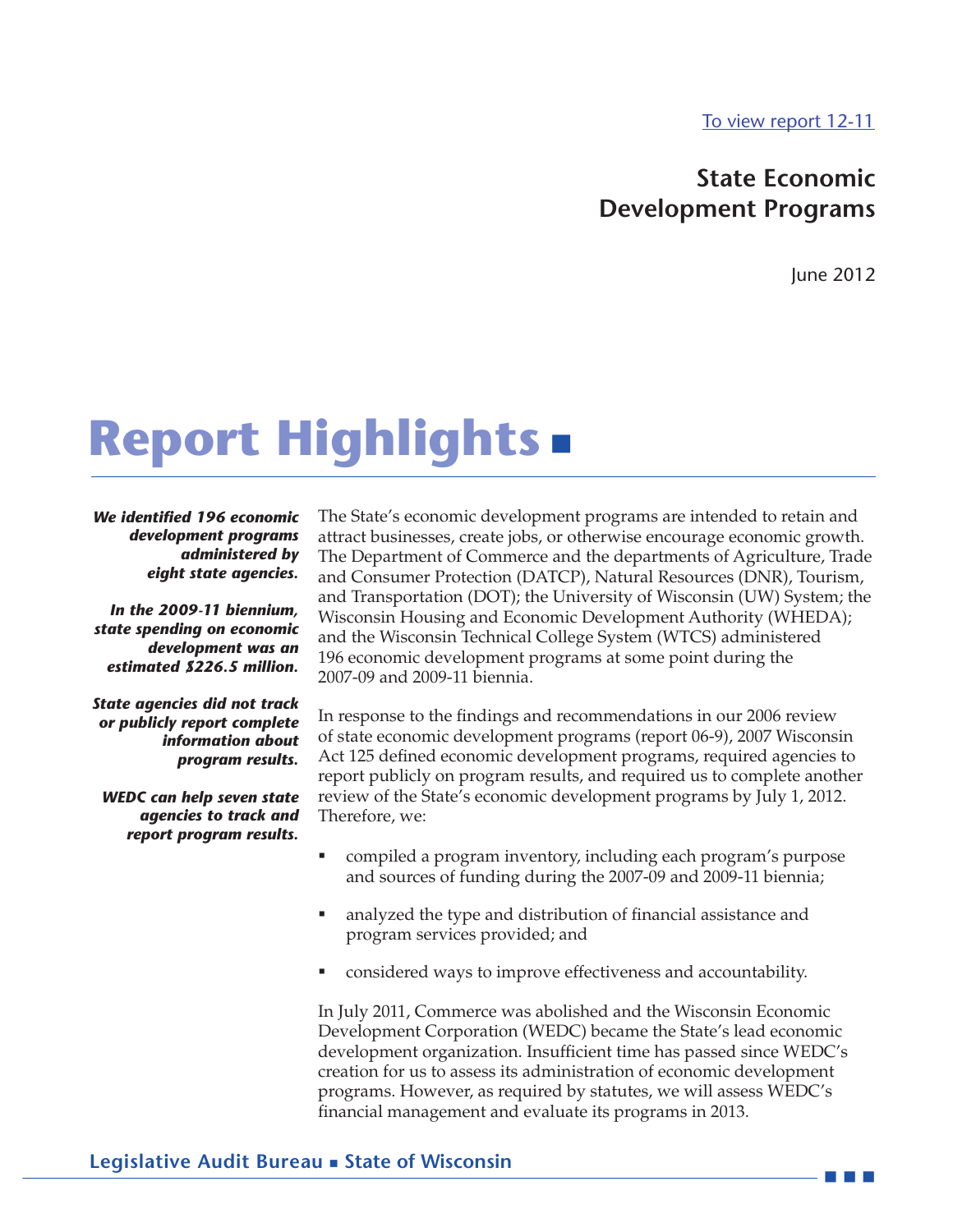## **Key Facts and Findings**

*The number of state economic development programs increased from 152 in the 2001-03 and 2003-05 biennia to 196 during the 2007-09 and 2009-11 biennia.*

*State spending on economic development increased from an estimated \$152.8 million in the 2003-05 biennium to an estimated \$226.5 million in the 2009-11 biennium.*

*State agencies provided information on the results of 101 of the 123 programs that were active at some point during the 2009-11 biennium.*

*In October 2010, state agencies publicly reported information on slightly more than two-thirds of the economic development programs they administered in FY 2009-10.*

*We reviewed a sample of agency files and found that 65.2 percent of 89 grant and loan recipients achieved the contractually required results.*

# **Economic Development Programs**

At some point during the 2007-09 and 2009-11 biennia, eight state agencies administered 196 economic development programs that awarded grants and loans; provided direct services, such as regulatory assistance; and provided other financial assistance, such as tax credits and loan guarantees.



These 196 economic development programs typically assisted multiple types of recipients, including 171 programs that assisted businesses or individuals, 69 programs that assisted nonprofits or other organizations, and 48 programs that assisted local governments. As of June 2011, the last month of our review period, 139 economic development programs existed.

In the 2009-11 biennium, the State spent an estimated \$226.5 million on economic development. This

estimate includes grants and loans, agency staff salaries associated with providing direct services, and program administration. This estimate does not include tax credits, which typically represent foregone state revenue, and the value of bonds that the State authorizes local governments to issue.

#### **Financial Assistance Financial Assistance**

During the 2007-09 and 2009-11 biennia, eight state agencies awarded several types of economic development financial assistance, including grants and loans, bonding authorization, loan guarantees, loan subsidies, and tax incentives.

Seven state agencies awarded \$245.3 million in grants and loans for economic development to businesses, local governments, and other organizations. Commerce awarded more than three-quarters of all grants and loans. From 2007 through 2010, it also authorized local governments to issue \$724.1 million in tax-exempt bonds to finance economic development projects.

During the 2007-09 and 2009-11 biennia, WHEDA and DOT provided \$74.9 million in loan guarantees, which guaranteed the principal payments on loans made by private financial institutions if the borrowers defaulted, and loan subsidies, which provided funds to private financial institutions that agreed to make loans to businesses at interest rates lower than would otherwise have been made.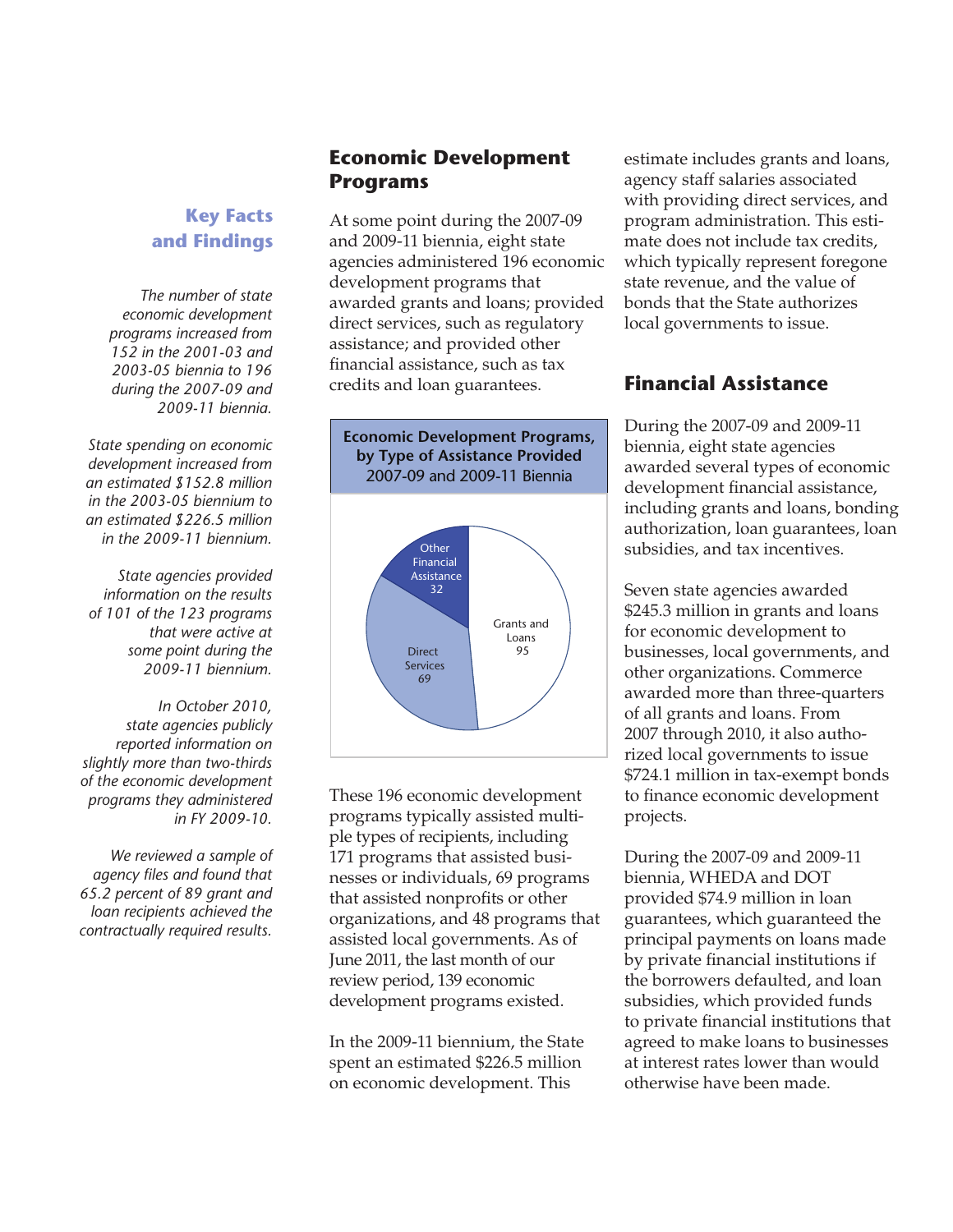Under tax incentive programs, Commerce and DATCP allocated tax credits to businesses and individuals who contractually agreed to complete projects. Development zone programs were intended to encourage economic development in specific geographic areas, while early-stage investment tax credit programs were intended to increase funding for new businesses. After an agency verified that projects were completed, businesses and individuals were given a specified number of years to claim the awarded tax credits against their income taxes. In 2007 and 2008, \$42.0 million in tax credits were claimed.

# **Program Because and Accountability**

2007 Wisconsin Act 125 required the eight agencies to measure the effectiveness of economic development programs and report publicly on results. We evaluated agency compliance with the requirements of Act 125 and identified concerns with the completeness of information that the eight agencies tracked and reported.

Act 125 required the eight state agencies to develop goals and accountability measures for each economic development program. The eight agencies provided us with information on the results of 101 of the 123 programs that were active at some point during the 2009-11 biennium. Commerce provided information on less than 75.0 percent of its programs.

Act 125 required each of the eight state agencies to establish rules for overseeing recipients of grants and loans. As of May 2012, only Commerce and DOT had established the rules.

To obtain additional information on program effectiveness, we reviewed the files for 113 grants and loans totaling \$77.7 million awarded by six state agencies through 25 economic development programs. Recipients of the 113 awards submitted 66.9 percent of 489 contractually required reports on their progress toward meeting the terms of their contracts. At the time of our review, the contract periods for 89 of the 113 awards were completed. We found that 58 of the 89 award recipients achieved the contractually required results, and another 19 partially achieved them.

Act 125 also required Commerce to collaborate with the other seven agencies to report publicly by October 1 of each year on each economic development program they administered. The reports were to include such information as quantifiable performance measures and expected and actual program outcomes.

The October 2010 report included information on slightly more than two-thirds of the programs we identified as having been administered by the agencies in fiscal year (FY) 2009-10. Some agencies excluded programs that they believed did not meet the statutory definition of an economic development program. Agencies

reported quantified outcomes for less than half of the programs included in the report.

To improve accountability and achieve compliance with the requirements of Act 125, more complete information about program results is needed. Agency managers also need information about program effectiveness to better manage the programs they administer.

Statutes require seven state agencies to consult with WEDC when they develop goals and accountability measures for each of their economic development programs. As the State's lead economic development organization, WEDC should use its expertise to provide the seven state agencies with such guidance.

#### **Recommendations Recommendations**

We include recommendations for WEDC to:

- $\boxtimes$  work with DATCP, DNR, Tourism, DOT, UW System, WHEDA, and WTCS to determine the programs to include in the October 2012 economic development report and report to the Joint Legislative Audit Committee by October 15, 2012, on the reasons why any programs that we identified were excluded from that report (*[p. 78](12-11full.pdf#1)*); and
- $\boxtimes$  provide guidance to DATCP, DNR, Tourism, DOT, UW System, WHEDA, and WTCS on establishing goals and accountability measures for each program (*[p. 83](12-11full.pdf#2)*).